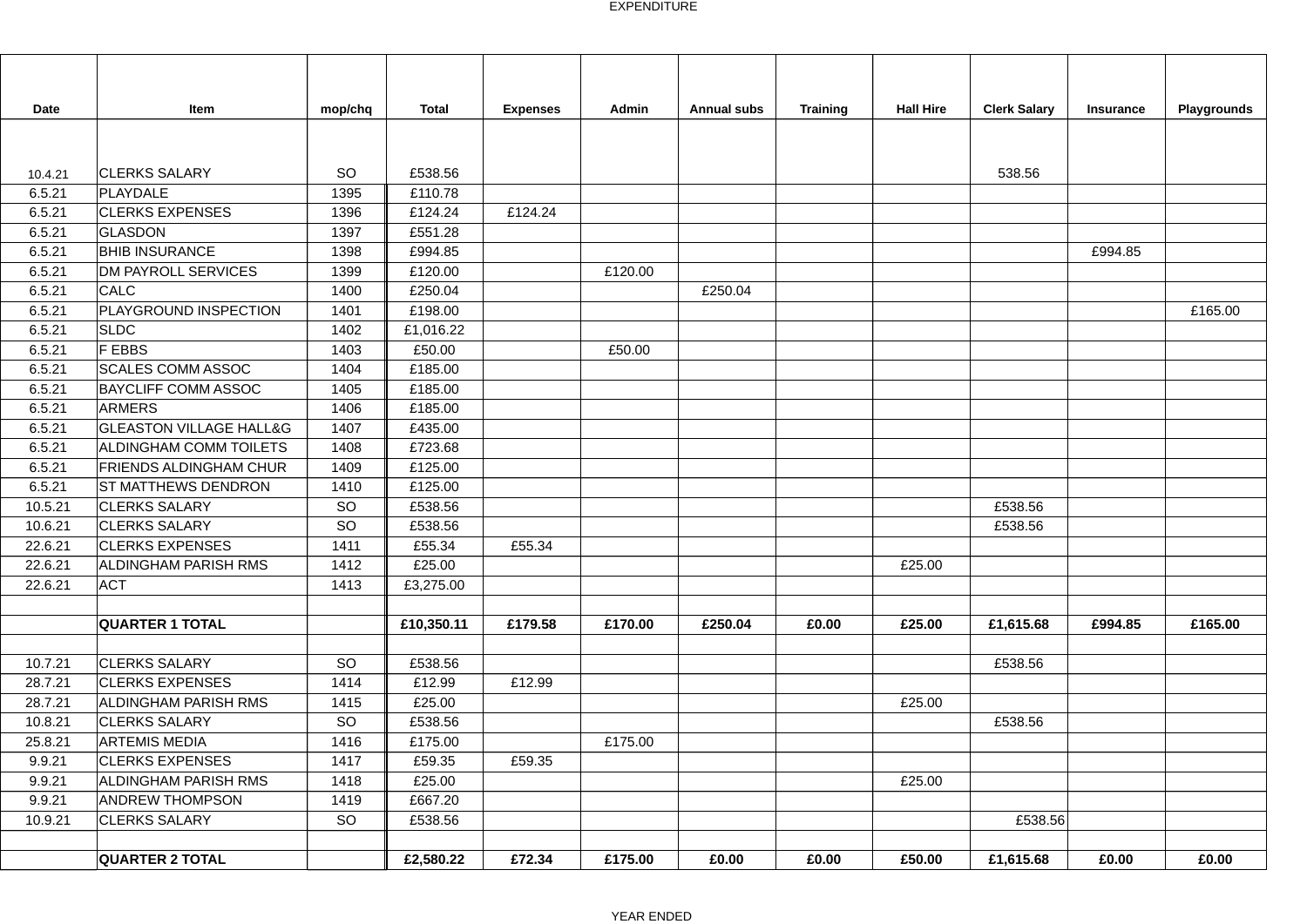| Date     | Item                               | mop/chq | <b>Total</b> | <b>Expenses</b> | Admin   | <b>Annual subs</b> | <b>Training</b> | <b>Hall Hire</b> | <b>Clerk Salary</b> | <b>Insurance</b> | Playgrounds |
|----------|------------------------------------|---------|--------------|-----------------|---------|--------------------|-----------------|------------------|---------------------|------------------|-------------|
| 10.10.21 | <b>CLERKS SALARY</b>               | SO      | £538.56      |                 |         |                    |                 |                  | 538.56              |                  |             |
| 21.10.21 | <b>CLERKS EXPENSES</b>             | 1420    | £15.69       | £15.69          |         |                    |                 |                  |                     |                  |             |
| 21.10.21 | <b>GLEASTON VILLAGE HALL&amp;G</b> | 1421    | £25.00       |                 |         |                    |                 | £25.00           |                     |                  |             |
| 21.10.21 | PKF LITTLEJOHN                     | 1422    | £240.00      |                 | £200.00 |                    |                 |                  |                     |                  |             |
| 10.11.21 | <b>CLERKS SALARY</b>               | SO      | £538.56      |                 |         |                    |                 |                  | 538.56              |                  |             |
| 18.11.21 | ALDINGHAM PARISH RMS               | 1423    | £25.00       |                 |         |                    |                 | £25.00           |                     |                  |             |
| 18.11.21 | <b>CLERKS EXPENSES</b>             | 1424    | £101.03      | £101.03         |         |                    |                 |                  |                     |                  |             |
| 10.12.21 | <b>CLERKS SALARY</b>               | SO      | £538.56      |                 |         |                    |                 |                  | 538.56              |                  |             |
| 18.11.21 | M BRERETON                         | 1425    | £32.55       |                 | £32.55  |                    |                 |                  |                     |                  |             |
| 18.11.21 | <b>START SAFETY LTD</b>            | 1426    | £302.65      |                 |         |                    |                 |                  |                     |                  |             |
| 18.11.21 | x112                               | 1427    | £125.00      |                 |         |                    |                 |                  |                     |                  |             |
|          | <b>QUARTER 3 TOTAL</b>             |         | £2,482.60    | £116.72         | £232.55 | £0.00              | £0.00           | £50.00           | £1,615.68           | £0.00            | £0.00       |
|          |                                    |         |              |                 |         |                    |                 |                  |                     |                  |             |
|          |                                    | 1431    | <b>VOID</b>  |                 |         |                    |                 |                  |                     |                  |             |
| 10.1.22  | <b>CLERKS SALARY</b>               | SO      | £538.56      |                 |         |                    |                 |                  | £538.56             |                  |             |
| 13.1.22  | <b>CLERKS EXPENSES</b>             | 1432    | £60.09       | £60.09          |         |                    |                 |                  |                     |                  |             |
| 13.1.22  | <b>CALC</b>                        | 1433    | £15.00       |                 |         |                    | £15.00          |                  |                     |                  |             |
| 13.1.22  | <b>GLEASTON VILLAGE HALL&amp;G</b> | 1434    | £25.00       |                 |         |                    |                 | £25.00           |                     |                  |             |
| 10.2.22  | <b>CLERKS SALARY</b>               | SO      | £538.56      |                 |         |                    |                 |                  | £538.56             |                  |             |
| 10.2.22  | <b>CLERKS EXPENSES</b>             | 1435    | £25.90       | £25.90          |         |                    |                 |                  |                     |                  |             |
| 10.2.22  | ALDINGHAM PARISH RMS               | 1436    | £25.00       |                 |         |                    |                 | £25.00           |                     |                  |             |
| 10.2.22  | <b>PLAYDALE</b>                    | 1437    | £159.02      |                 |         |                    |                 |                  |                     |                  |             |
| 10.2.22  | <b>NOBIS FURNITURE LTD</b>         | 1438    | £1,047.89    |                 |         |                    |                 |                  |                     |                  |             |
| 10.2.22  | <b>INFORMATION COMMISSR</b>        | 1439    | £40.00       |                 | £40.00  |                    |                 |                  |                     |                  |             |
| 10.3.22  | <b>CLERKS SALARY</b>               | SO      | £538.56      |                 |         |                    |                 |                  | £538.56             |                  |             |
| 10.3.22  | <b>CLERKS EXPENSES</b>             | 1440    | £42.89       | £42.89          |         |                    |                 |                  |                     |                  |             |
| 10.3.22  | <b>GLEASTON VILLAGE HALL&amp;G</b> | 1441    | £25.00       |                 |         |                    |                 | £25.00           |                     |                  |             |
| 10.3.22  | <b>CHATSWORTH SIGNS</b>            | 1442    | £377.40      |                 |         |                    |                 |                  |                     |                  |             |
| 10.3.22  | <b>ANDREW THOMPSON</b>             | 1443    | £800.40      |                 |         |                    |                 |                  |                     |                  |             |
| 28.3.22  | PLAYDALE                           | 1444    | £481.81      |                 |         |                    |                 |                  |                     |                  |             |
|          | <b>QUARTER 4 TOTAL</b>             |         | £4,741.08    | £128.88         | £40.00  | £0.00              | £15.00          | £75.00           | £1,615.68           | £0.00            | £0.00       |
|          |                                    |         |              |                 |         |                    |                 |                  |                     |                  |             |
|          | <b>TOTAL YEAR</b>                  |         | £20,154.01   | £497.52         | £617.55 | £250.04            | £15.00          | £200.00          | £6,462.72           | £994.85          | £165.00     |
|          |                                    |         |              |                 |         |                    |                 |                  |                     |                  |             |
|          |                                    |         |              |                 |         |                    |                 |                  |                     |                  |             |
|          |                                    |         |              |                 |         |                    |                 |                  |                     |                  |             |
|          |                                    |         |              |                 |         |                    |                 |                  |                     |                  |             |
|          |                                    |         |              |                 |         |                    |                 |                  |                     |                  |             |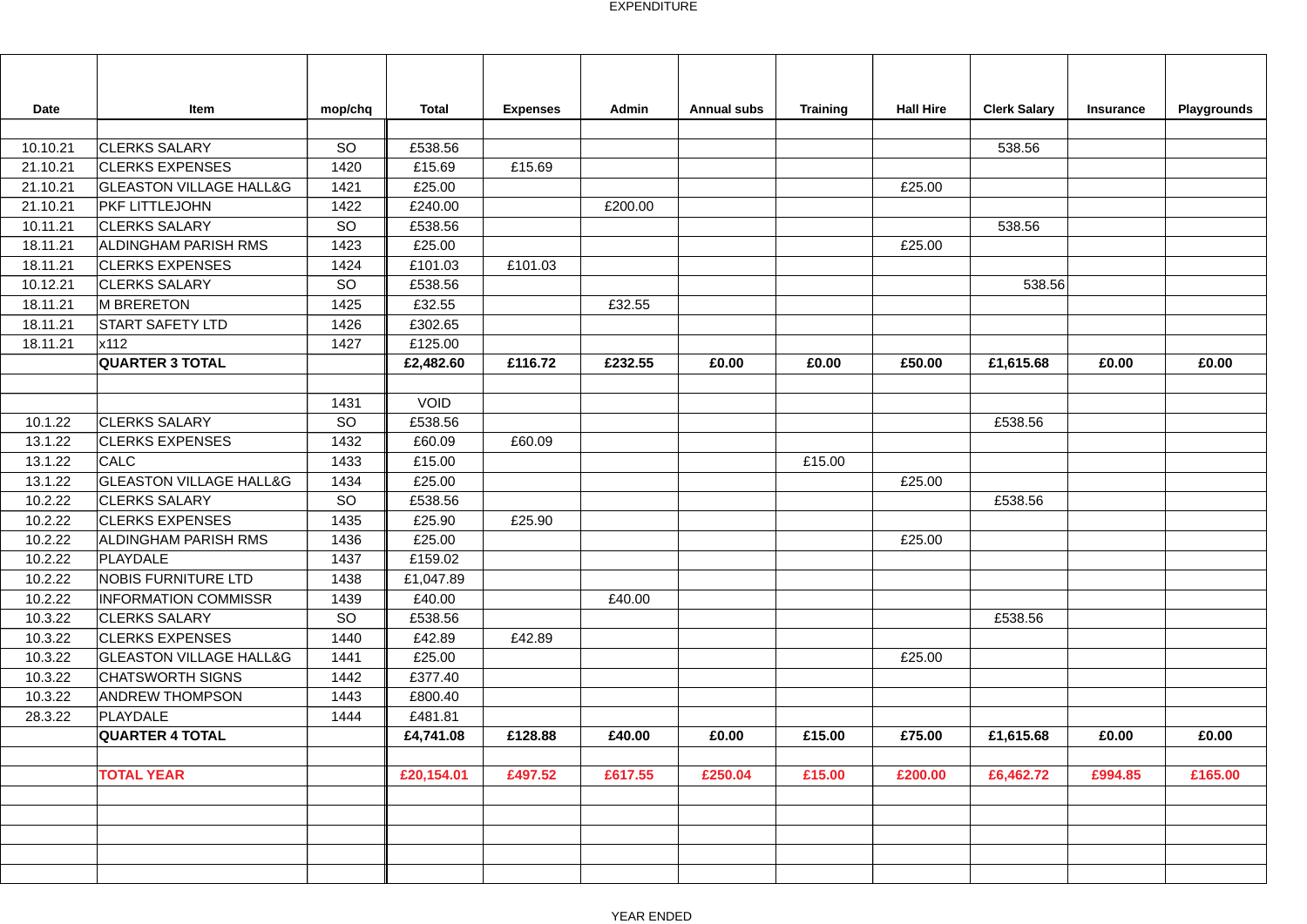| Date          | Item                   | mop/chq | <b>Total</b> | <b>Expenses</b> | Admin | <b>Annual subs</b> | Training | <b>Hall Hire</b> | <b>Clerk Salary</b> | Insurance | Playgrounds |
|---------------|------------------------|---------|--------------|-----------------|-------|--------------------|----------|------------------|---------------------|-----------|-------------|
|               |                        |         |              |                 |       |                    |          |                  |                     |           |             |
|               |                        |         |              |                 |       |                    |          |                  |                     |           |             |
|               |                        |         |              |                 |       |                    |          |                  |                     |           |             |
|               |                        |         |              |                 |       |                    |          |                  |                     |           |             |
|               |                        |         |              |                 |       |                    |          |                  |                     |           |             |
|               |                        |         |              |                 |       |                    |          |                  |                     |           |             |
|               |                        |         |              |                 |       |                    |          |                  |                     |           |             |
|               |                        |         |              |                 |       |                    |          |                  |                     |           |             |
|               |                        |         |              |                 |       |                    |          |                  |                     |           |             |
|               |                        |         |              |                 |       |                    |          |                  |                     |           |             |
|               |                        |         |              |                 |       |                    |          |                  |                     |           |             |
|               |                        |         |              |                 |       |                    |          |                  |                     |           |             |
|               |                        |         |              |                 |       |                    |          |                  |                     |           |             |
|               |                        |         |              |                 |       |                    |          |                  |                     |           |             |
|               |                        |         |              |                 |       |                    |          |                  |                     |           |             |
|               | <b>QUARTER 4 TOTAL</b> |         | £0.00        | £0.00           | £0.00 | £0.00              | £0.00    | £0.00            | £0.00               | £0.00     | £0.00       |
|               |                        |         |              |                 |       |                    |          |                  |                     |           |             |
|               |                        |         |              |                 |       |                    |          |                  |                     |           |             |
| <b>TOTALS</b> | $2020 - 2021$          |         |              |                 |       |                    |          |                  |                     |           |             |
|               |                        |         |              |                 |       |                    |          |                  |                     |           |             |
|               |                        |         |              |                 |       |                    |          |                  |                     |           |             |
|               |                        |         |              |                 |       |                    |          |                  |                     |           |             |
|               |                        |         |              |                 |       |                    |          |                  |                     |           |             |
|               |                        |         |              |                 |       |                    |          |                  |                     |           |             |
|               |                        |         |              |                 |       |                    |          |                  |                     |           |             |
|               |                        |         |              |                 |       |                    |          |                  |                     |           |             |
|               |                        |         |              |                 |       |                    |          |                  |                     |           |             |
|               |                        |         |              |                 |       |                    |          |                  |                     |           |             |
|               |                        |         |              |                 |       |                    |          |                  |                     |           |             |
|               |                        |         |              |                 |       |                    |          |                  |                     |           |             |
|               |                        |         |              |                 |       |                    |          |                  |                     |           |             |
|               |                        |         |              |                 |       |                    |          |                  |                     |           |             |
|               |                        |         |              |                 |       |                    |          |                  |                     |           |             |
|               |                        |         |              |                 |       |                    |          |                  |                     |           |             |
|               |                        |         |              |                 |       |                    |          |                  |                     |           |             |
|               |                        |         |              |                 |       |                    |          |                  |                     |           |             |
|               |                        |         |              |                 |       |                    |          |                  |                     |           |             |
|               |                        |         |              |                 |       |                    |          |                  |                     |           |             |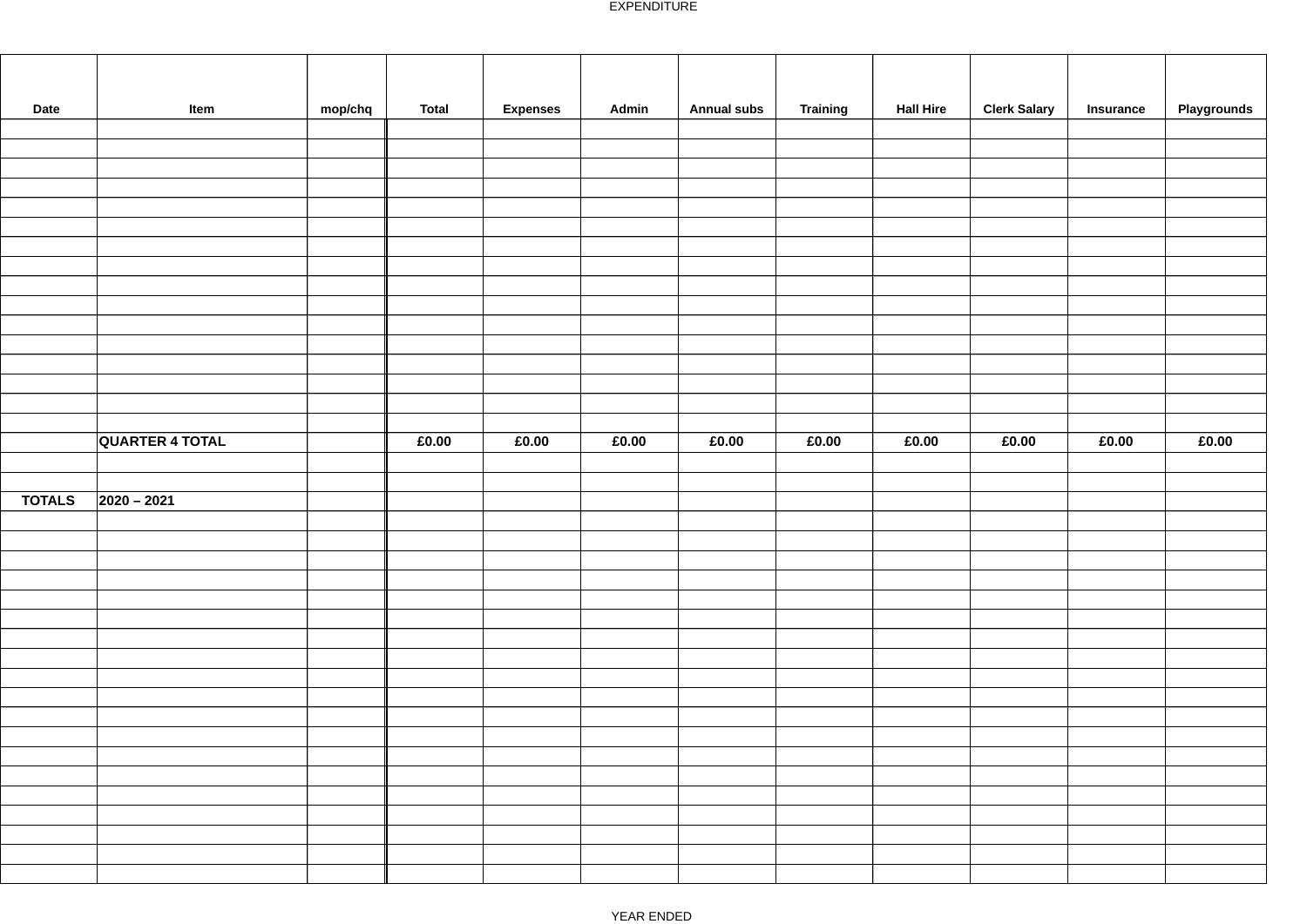| Date | mop/chq<br>Item | <b>Total</b> | <b>Expenses</b> | Admin | <b>Annual subs</b> | <b>Training</b> | <b>Hall Hire</b> | <b>Clerk Salary</b> | <b>Insurance</b> | Playgrounds |
|------|-----------------|--------------|-----------------|-------|--------------------|-----------------|------------------|---------------------|------------------|-------------|
|      |                 |              |                 |       |                    |                 |                  |                     |                  |             |
|      |                 |              |                 |       |                    |                 |                  |                     |                  |             |
|      |                 |              |                 |       |                    |                 |                  |                     |                  |             |
|      |                 |              |                 |       |                    |                 |                  |                     |                  |             |
|      |                 |              |                 |       |                    |                 |                  |                     |                  |             |
|      |                 |              |                 |       |                    |                 |                  |                     |                  |             |
|      |                 |              |                 |       |                    |                 |                  |                     |                  |             |
|      |                 |              |                 |       |                    |                 |                  |                     |                  |             |
|      |                 |              |                 |       |                    |                 |                  |                     |                  |             |
|      |                 |              |                 |       |                    |                 |                  |                     |                  |             |
|      |                 |              |                 |       |                    |                 |                  |                     |                  |             |
|      |                 |              |                 |       |                    |                 |                  |                     |                  |             |
|      |                 |              |                 |       |                    |                 |                  |                     |                  |             |
|      |                 |              |                 |       |                    |                 |                  |                     |                  |             |
|      |                 |              |                 |       |                    |                 |                  |                     |                  |             |
|      |                 |              |                 |       |                    |                 |                  |                     |                  |             |
|      |                 |              |                 |       |                    |                 |                  |                     |                  |             |
|      |                 |              |                 |       |                    |                 |                  |                     |                  |             |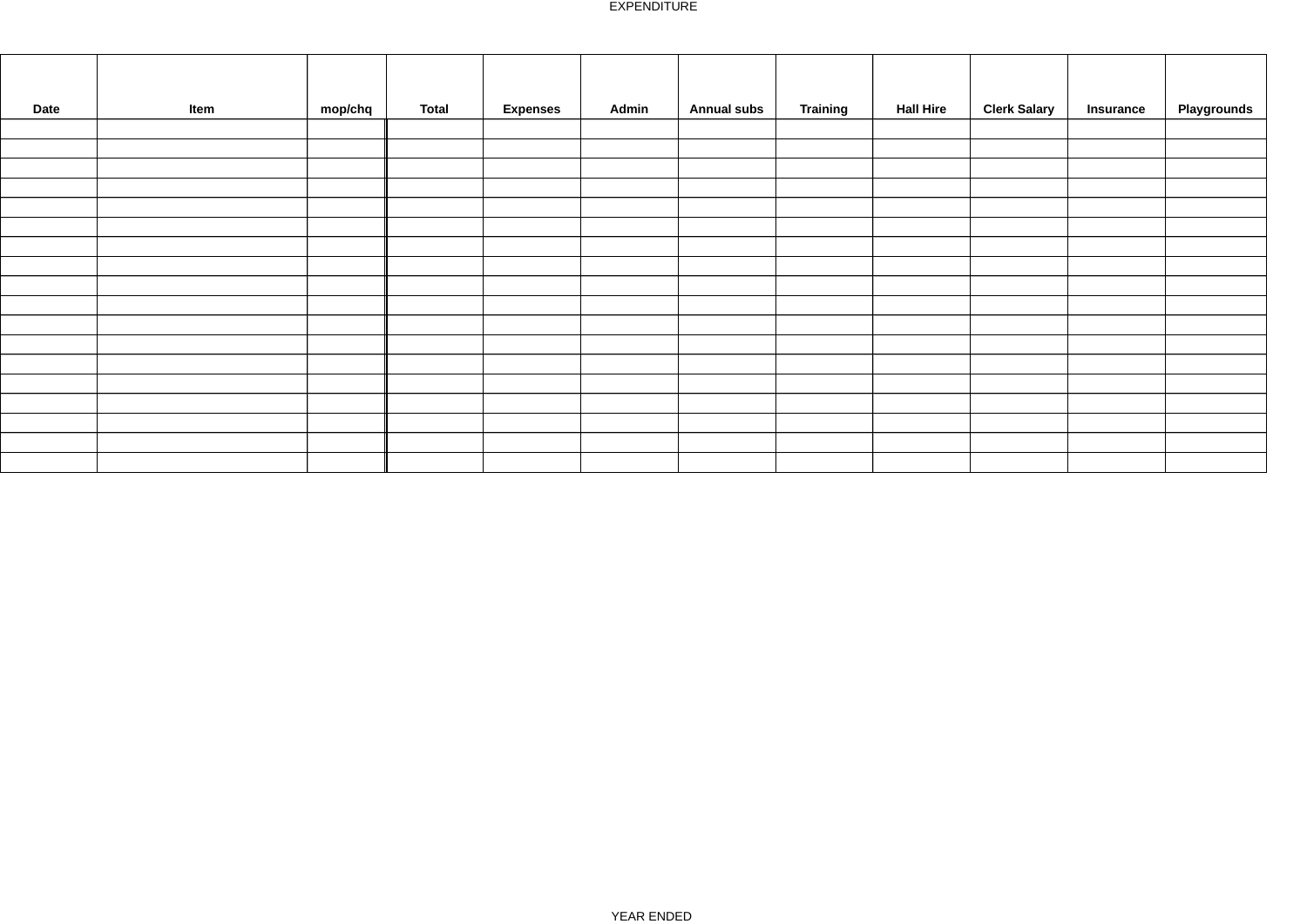| <b>Grass Care</b> | Parish<br><b>Steward</b> | <b>Bins</b> | Newsletter | Aldingham<br>Toilets | <b>BCA</b> | <b>LAP</b> | <b>SCA</b> | Signs | <b>Trees</b> | <b>GRANT</b> | Other   | <b>VAT</b> |
|-------------------|--------------------------|-------------|------------|----------------------|------------|------------|------------|-------|--------------|--------------|---------|------------|
|                   |                          |             |            |                      |            |            |            |       |              |              |         |            |
|                   |                          |             |            |                      |            |            |            |       |              | £92.32       |         | £18.46     |
|                   |                          |             |            |                      |            |            |            |       |              | £459.40      |         | £91.88     |
|                   |                          |             |            |                      |            |            |            |       |              |              |         |            |
|                   |                          |             |            |                      |            |            |            |       |              |              |         |            |
|                   |                          |             |            |                      |            |            |            |       |              |              |         |            |
|                   |                          |             |            |                      |            |            |            |       |              |              |         | £33.00     |
|                   |                          | £846.85     |            |                      |            |            |            |       |              |              |         | £169.37    |
| £185.00           |                          |             |            |                      |            |            |            |       |              |              |         |            |
| £185.00           |                          |             |            |                      |            |            |            |       |              |              |         |            |
| £185.00           |                          |             |            |                      |            |            |            |       |              |              |         |            |
| £185.00           |                          |             |            |                      |            |            |            |       |              |              | £250.00 |            |
| £125.00           |                          |             |            | £723.68              |            |            |            |       |              |              |         |            |
| £125.00           |                          |             |            |                      |            |            |            |       |              |              |         |            |
|                   |                          |             |            |                      |            |            |            |       |              |              |         |            |
|                   |                          |             |            |                      |            |            |            |       |              |              |         |            |
|                   |                          |             |            |                      |            |            |            |       |              |              |         |            |
|                   |                          |             |            |                      |            |            |            |       |              |              |         |            |
|                   |                          |             |            |                      |            |            |            |       |              | £3,275.00    |         |            |
| £990.00           | £0.00                    | £846.85     | £0.00      | £723.68              | £0.00      | £0.00      | £0.00      | £0.00 | £0.00        | £3,826.72    | £250.00 | £312.71    |
|                   |                          |             |            |                      |            |            |            |       |              |              |         |            |
|                   |                          |             |            |                      |            |            |            |       |              |              |         |            |
|                   |                          |             |            |                      |            |            |            |       |              |              |         |            |
|                   |                          |             |            |                      |            |            |            |       |              |              |         |            |
|                   |                          |             |            |                      |            |            |            |       |              |              |         |            |
|                   |                          |             |            |                      |            |            |            |       |              |              |         |            |
|                   |                          |             |            |                      |            |            |            |       |              |              |         |            |
|                   | £306.00                  |             |            |                      |            |            |            |       |              | £250.00      |         | £111.20    |
|                   |                          |             |            |                      |            |            |            |       |              |              |         |            |
| £0.00             | £306.00                  | £0.00       | £0.00      | £0.00                | £0.00      | £0.00      | £0.00      | £0.00 | £0.00        | £250.00      | £0.00   | £111.20    |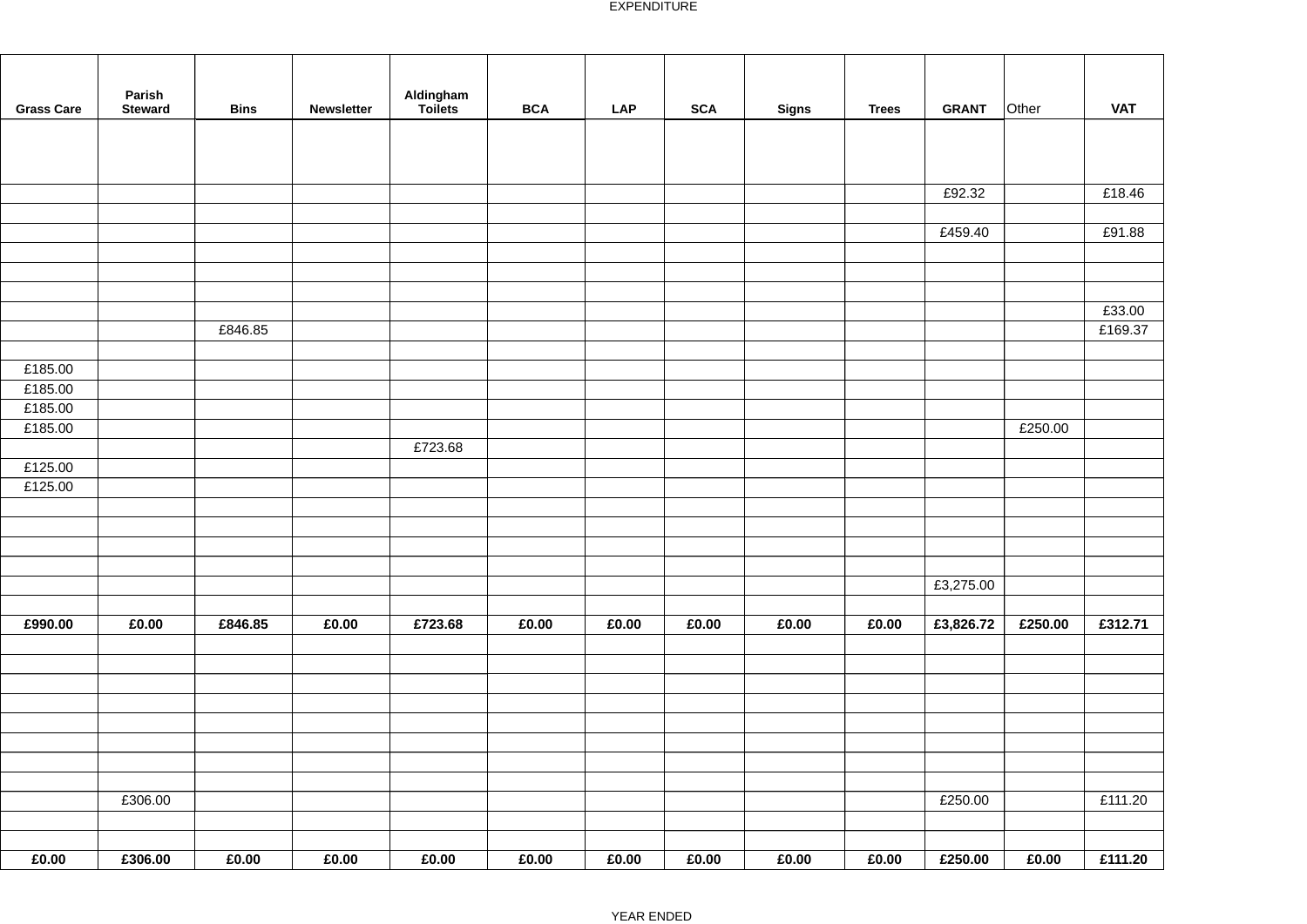| <b>Grass Care</b> | Parish<br><b>Steward</b> | <b>Bins</b> | <b>Newsletter</b> | Aldingham<br>Toilets | <b>BCA</b> | <b>LAP</b> | <b>SCA</b> | <b>Signs</b> | <b>Trees</b> | <b>GRANT</b> | Other   | <b>VAT</b> |
|-------------------|--------------------------|-------------|-------------------|----------------------|------------|------------|------------|--------------|--------------|--------------|---------|------------|
|                   |                          |             |                   |                      |            |            |            |              |              |              |         |            |
|                   |                          |             |                   |                      |            |            |            |              |              |              |         |            |
|                   |                          |             |                   |                      |            |            |            |              |              |              |         |            |
|                   |                          |             |                   |                      |            |            |            |              |              |              |         |            |
|                   |                          |             |                   |                      |            |            |            |              |              |              |         | £40.00     |
|                   |                          |             |                   |                      |            |            |            |              |              |              |         |            |
|                   |                          |             |                   |                      |            |            |            |              |              |              |         |            |
|                   |                          |             |                   |                      |            |            |            |              |              |              |         |            |
|                   |                          |             |                   |                      |            |            |            |              |              |              |         |            |
|                   |                          |             |                   |                      |            |            |            |              |              |              |         |            |
|                   |                          |             |                   |                      |            |            |            | £252.21      |              |              |         | £50.44     |
|                   |                          |             |                   |                      |            |            |            |              |              |              | £125.00 |            |
| £0.00             | £0.00                    | £0.00       | £0.00             | £0.00                | £0.00      | £0.00      | £0.00      | £252.21      | £0.00        | £0.00        | £125.00 | £90.44     |
|                   |                          |             |                   |                      |            |            |            |              |              |              |         |            |
|                   |                          |             |                   |                      |            |            |            |              |              |              |         |            |
|                   |                          |             |                   |                      |            |            |            |              |              |              |         |            |
|                   |                          |             |                   |                      |            |            |            |              |              |              |         |            |
|                   |                          |             |                   |                      |            |            |            |              |              |              |         |            |
|                   |                          |             |                   |                      |            |            |            |              |              |              |         |            |
|                   |                          |             |                   |                      |            |            |            |              |              |              |         |            |
|                   |                          |             |                   |                      |            |            |            |              |              |              |         |            |
|                   |                          |             |                   |                      |            |            |            |              |              | £132.52      |         | £26.50     |
|                   |                          |             |                   |                      |            |            |            |              |              | £873.24      |         | £174.65    |
|                   |                          |             |                   |                      |            |            |            |              |              |              |         |            |
|                   |                          |             |                   |                      |            |            |            |              |              |              |         |            |
|                   |                          |             |                   |                      |            |            |            |              |              |              |         |            |
|                   |                          |             |                   |                      |            |            |            |              |              |              |         |            |
|                   |                          |             |                   |                      |            |            |            |              |              |              | £314.50 | £62.90     |
|                   | £667.00                  |             |                   |                      |            |            |            |              |              |              |         | £133.40    |
|                   |                          |             |                   |                      |            |            |            |              |              | £401.51      |         | £80.30     |
| £0.00             | £667.00                  | £0.00       | £0.00             | £0.00                | £0.00      | £0.00      | £0.00      | £0.00        | £0.00        | £1,407.27    | £314.50 | £477.75    |
|                   |                          |             |                   |                      |            |            |            |              |              |              |         |            |
| £990.00           | £973.00                  | £846.85     | £0.00             | £723.68              | £0.00      | £0.00      | £0.00      | £252.21      | £0.00        | £5,483.99    | £689.50 | £992.10    |
|                   |                          |             |                   |                      |            |            |            |              |              |              |         |            |
|                   |                          |             |                   |                      |            |            |            |              |              |              |         |            |
|                   |                          |             |                   |                      |            |            |            |              |              |              |         |            |
|                   |                          |             |                   |                      |            |            |            |              |              |              |         |            |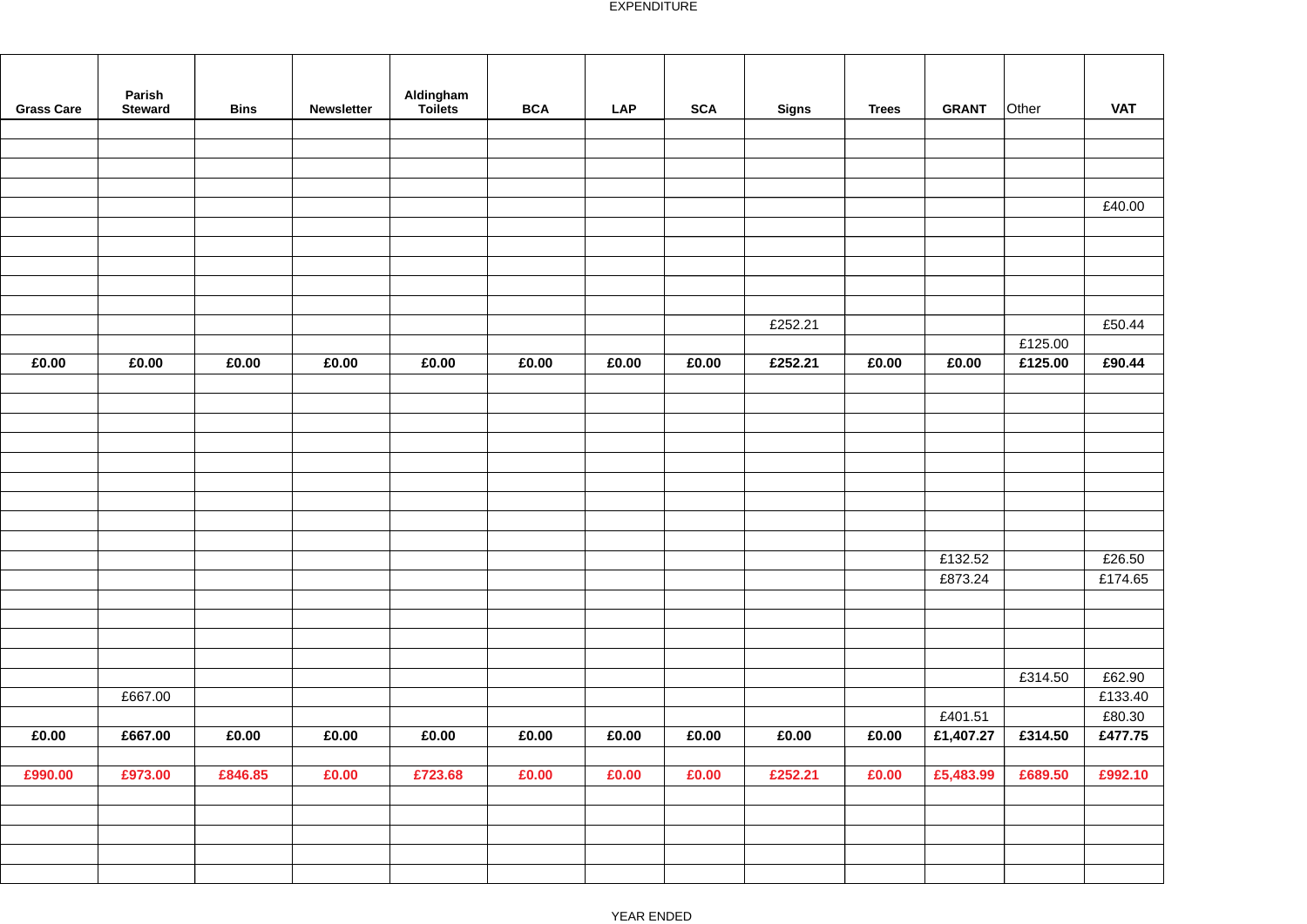| <b>Grass Care</b> | Parish<br>Steward | <b>Bins</b> | Newsletter | Aldingham<br>Toilets | $\mathsf{BCA}$ | LAP | <b>SCA</b> | <b>Signs</b> | <b>Trees</b> | GRANT Other | <b>VAT</b> |
|-------------------|-------------------|-------------|------------|----------------------|----------------|-----|------------|--------------|--------------|-------------|------------|
|                   |                   |             |            |                      |                |     |            |              |              |             |            |
|                   |                   |             |            |                      |                |     |            |              |              |             |            |
|                   |                   |             |            |                      |                |     |            |              |              |             |            |
|                   |                   |             |            |                      |                |     |            |              |              |             |            |
|                   |                   |             |            |                      |                |     |            |              |              |             |            |
|                   |                   |             |            |                      |                |     |            |              |              |             |            |
|                   |                   |             |            |                      |                |     |            |              |              |             |            |
|                   |                   |             |            |                      |                |     |            |              |              |             |            |
|                   |                   |             |            |                      |                |     |            |              |              |             |            |
|                   |                   |             |            |                      |                |     |            |              |              |             |            |
|                   |                   |             |            |                      |                |     |            |              |              |             |            |
|                   |                   |             |            |                      |                |     |            |              |              |             |            |
|                   |                   |             |            |                      |                |     |            |              |              |             |            |
|                   |                   |             |            |                      |                |     |            |              |              |             |            |
| £0.00             | £0.00             | £0.00       | £0.00      |                      |                |     |            |              |              |             |            |
|                   |                   |             |            |                      |                |     |            |              |              |             |            |
|                   |                   |             |            |                      |                |     |            |              |              |             |            |
|                   |                   |             |            |                      |                |     |            |              |              |             |            |
|                   |                   |             |            |                      |                |     |            |              |              |             |            |
|                   |                   |             |            |                      |                |     |            |              |              |             |            |
|                   |                   |             |            |                      |                |     |            |              |              |             |            |
|                   |                   |             |            |                      |                |     |            |              |              |             |            |
|                   |                   |             |            |                      |                |     |            |              |              |             |            |
|                   |                   |             |            |                      |                |     |            |              |              |             |            |
|                   |                   |             |            |                      |                |     |            |              |              |             |            |
|                   |                   |             |            |                      |                |     |            |              |              |             |            |
|                   |                   |             |            |                      |                |     |            |              |              |             |            |
|                   |                   |             |            |                      |                |     |            |              |              |             |            |
|                   |                   |             |            |                      |                |     |            |              |              |             |            |
|                   |                   |             |            |                      |                |     |            |              |              |             |            |
|                   |                   |             |            |                      |                |     |            |              |              |             |            |
|                   |                   |             |            |                      |                |     |            |              |              |             |            |
|                   |                   |             |            |                      |                |     |            |              |              |             |            |
|                   |                   |             |            |                      |                |     |            |              |              |             |            |
|                   |                   |             |            |                      |                |     |            |              |              |             |            |
|                   |                   |             |            |                      |                |     |            |              |              |             |            |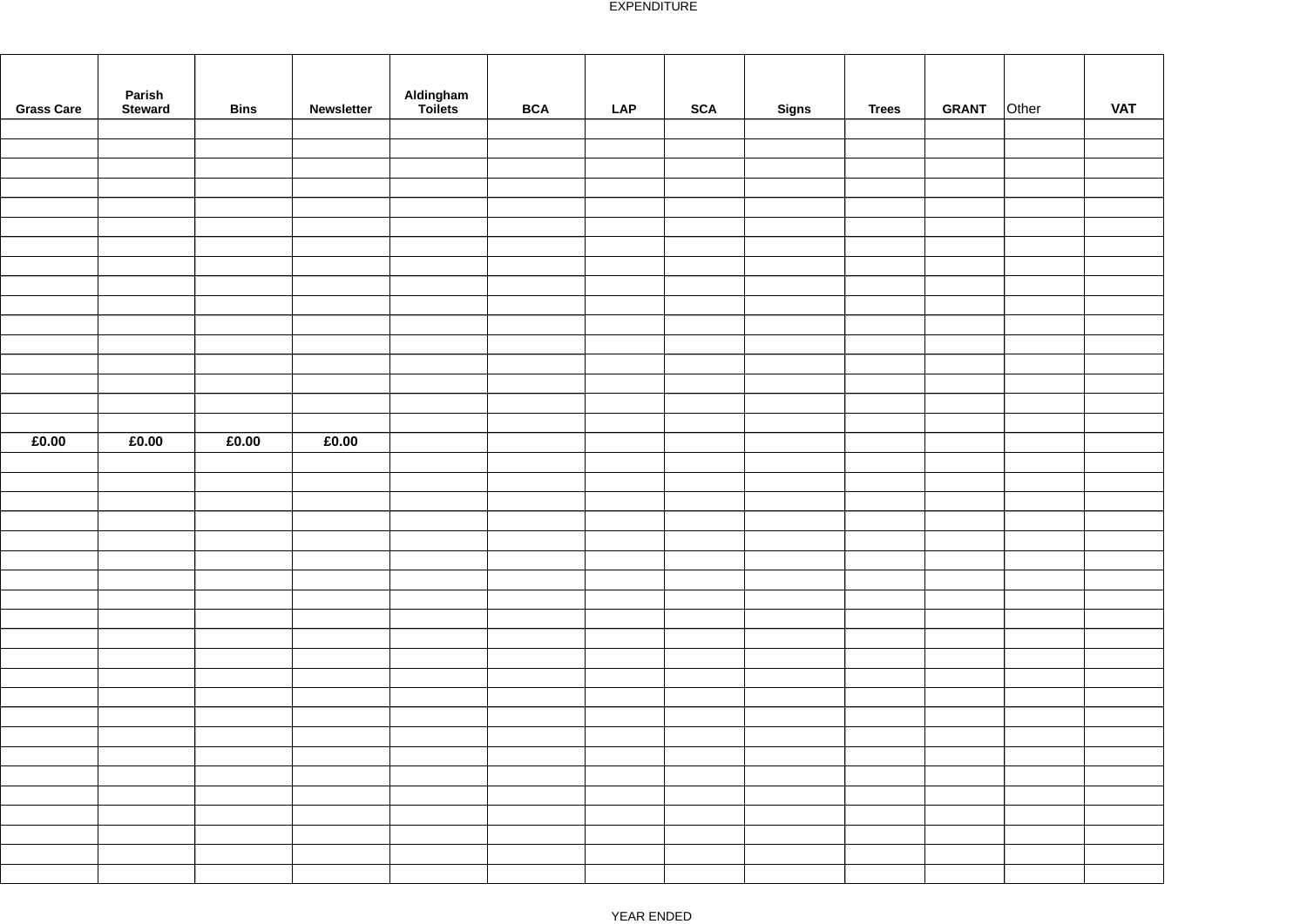| <b>Grass Care</b> | Parish<br><b>Bins</b><br><b>Steward</b> | Newsletter | Aldingham<br>Toilets | <b>BCA</b> | <b>LAP</b> | <b>SCA</b> | <b>Signs</b> | <b>Trees</b> | <b>GRANT</b> | Other | <b>VAT</b> |
|-------------------|-----------------------------------------|------------|----------------------|------------|------------|------------|--------------|--------------|--------------|-------|------------|
|                   |                                         |            |                      |            |            |            |              |              |              |       |            |
|                   |                                         |            |                      |            |            |            |              |              |              |       |            |
|                   |                                         |            |                      |            |            |            |              |              |              |       |            |
|                   |                                         |            |                      |            |            |            |              |              |              |       |            |
|                   |                                         |            |                      |            |            |            |              |              |              |       |            |
|                   |                                         |            |                      |            |            |            |              |              |              |       |            |
|                   |                                         |            |                      |            |            |            |              |              |              |       |            |
|                   |                                         |            |                      |            |            |            |              |              |              |       |            |
|                   |                                         |            |                      |            |            |            |              |              |              |       |            |
|                   |                                         |            |                      |            |            |            |              |              |              |       |            |
|                   |                                         |            |                      |            |            |            |              |              |              |       |            |
|                   |                                         |            |                      |            |            |            |              |              |              |       |            |
|                   |                                         |            |                      |            |            |            |              |              |              |       |            |
|                   |                                         |            |                      |            |            |            |              |              |              |       |            |
|                   |                                         |            |                      |            |            |            |              |              |              |       |            |
|                   |                                         |            |                      |            |            |            |              |              |              |       |            |
|                   |                                         |            |                      |            |            |            |              |              |              |       |            |
|                   |                                         |            |                      |            |            |            |              |              |              |       |            |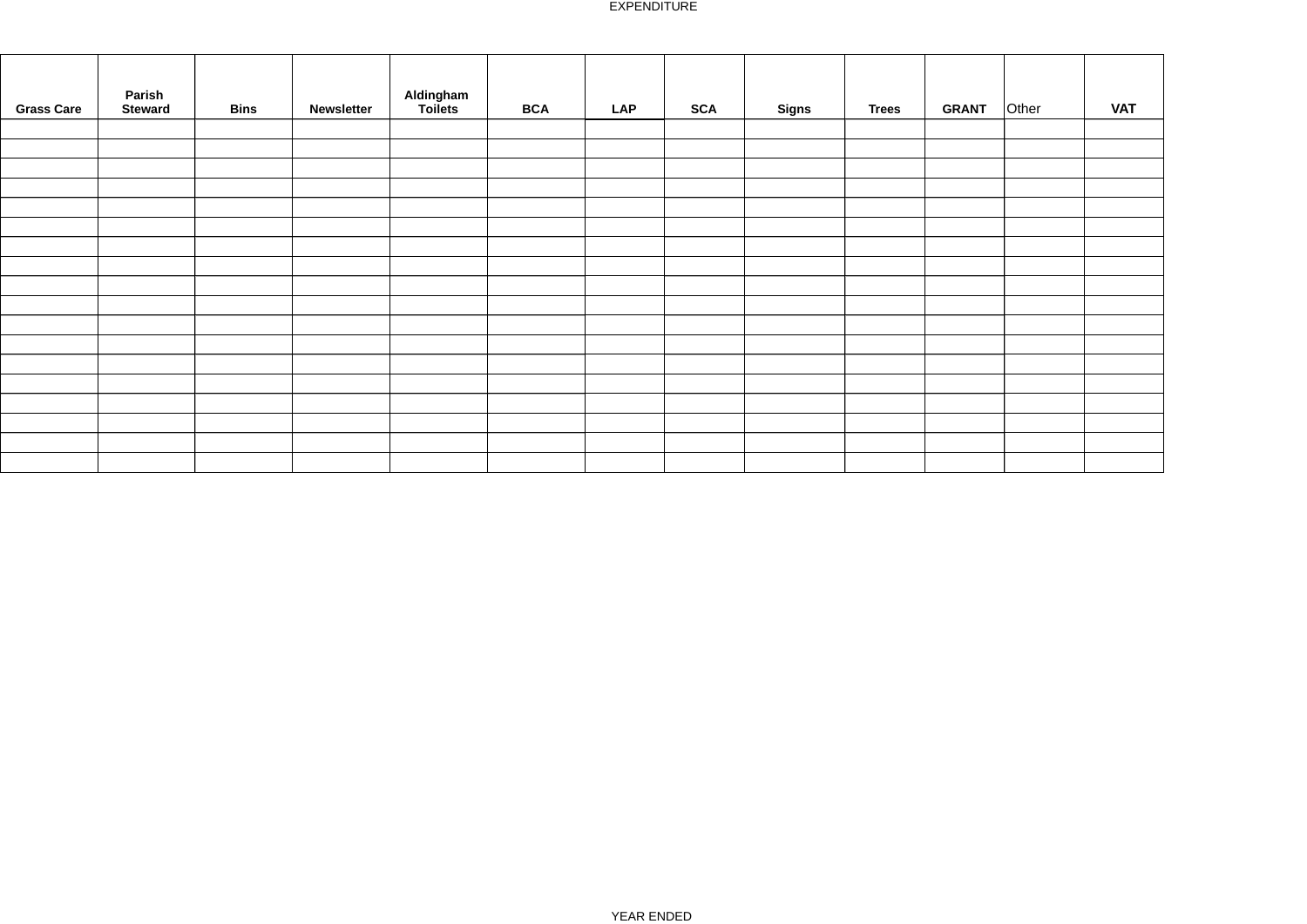|                |                        |              | <b>CURREN RESERV PRECEP</b> |       |                  | <b>INTERE</b>    |              |                  |                  |            |                  |
|----------------|------------------------|--------------|-----------------------------|-------|------------------|------------------|--------------|------------------|------------------|------------|------------------|
| <b>DATE</b>    | <b>ITEM</b>            | <b>TOTAL</b> | T A/C                       | E A/C | т                | <b>ST</b>        | <b>RENTS</b> | <b>VAT</b>       | <b>SCA</b>       | <b>BCA</b> | <b>LAP</b>       |
| 28.4.21        | <b>SLDC</b>            | 11700        | 11700                       |       | 11700            |                  |              |                  |                  |            |                  |
| 11.5.21        | <b>HMRC</b>            | 831.54       | 831.54                      |       |                  |                  |              | 831.54           |                  |            |                  |
| APR-JUN        | <b>INTEREST</b>        | 0.03         |                             | 0.03  |                  | 0.03             |              |                  |                  |            |                  |
|                | <b>TOTAL QUARTER 1</b> | 12531.57 0   | 12531.54                    | 0.03  | 11700            | 0.03             | $\mathbf{0}$ | 831.54           | $\boldsymbol{0}$ | 0          | $\bf{0}$         |
| 16.8.21        | <b>PINFOLD</b>         | 500          | 500                         |       |                  |                  | 500          |                  |                  |            |                  |
| 2.9.21         | <b>RENT</b>            | 52           | 52                          |       |                  |                  | 52           |                  |                  |            |                  |
| 3.9.21         | <b>RENT</b>            | 25           | 25                          |       |                  |                  | 25           |                  |                  |            |                  |
| 6.9.21         | <b>RENT</b>            | 312          | 312                         |       |                  |                  | 312          |                  |                  |            |                  |
| 30.9.21        | <b>RENT</b>            | 52           | 52                          |       |                  |                  | 52           |                  |                  |            |                  |
| <b>JUL-SEP</b> | <b>INTEREST</b>        | 0.03         |                             | 0.03  |                  | 0.03             |              |                  |                  |            |                  |
|                | <b>TOTAL QUARTER 2</b> | 941.03 0     | 941                         | 0.03  | $\mathbf{0}$     | 0.03             | 941          | $\boldsymbol{0}$ | $\mathbf 0$      | 0          | $\boldsymbol{0}$ |
| 20.10.21       | SLDC (CIL)             | 143.84       | 143.84                      |       |                  |                  |              |                  |                  |            |                  |
| <b>OCT-DEC</b> | <b>INTEREST</b>        | 0.03         |                             | 0.03  |                  |                  |              |                  |                  |            |                  |
|                | <b>TOTAL QUARTER 3</b> | 143.87 0     | 143.84                      | 0.03  | $\boldsymbol{0}$ | $\boldsymbol{0}$ | $\mathbf 0$  | $\boldsymbol{0}$ | $\bf{0}$         | 0          | $\bf{0}$         |
| 21.2.22        | <b>PINFOLD</b>         | 500          | 500                         |       |                  |                  | 500          |                  |                  |            |                  |
| 12.3.22        | <b>ENWL</b>            | 5            | 5                           |       |                  |                  | 5            |                  |                  |            |                  |
| <b>JAN-MAR</b> | <b>INTEREST</b>        | 0.03         |                             | 0.03  |                  |                  |              |                  |                  |            |                  |
|                |                        |              |                             |       |                  |                  |              |                  |                  |            |                  |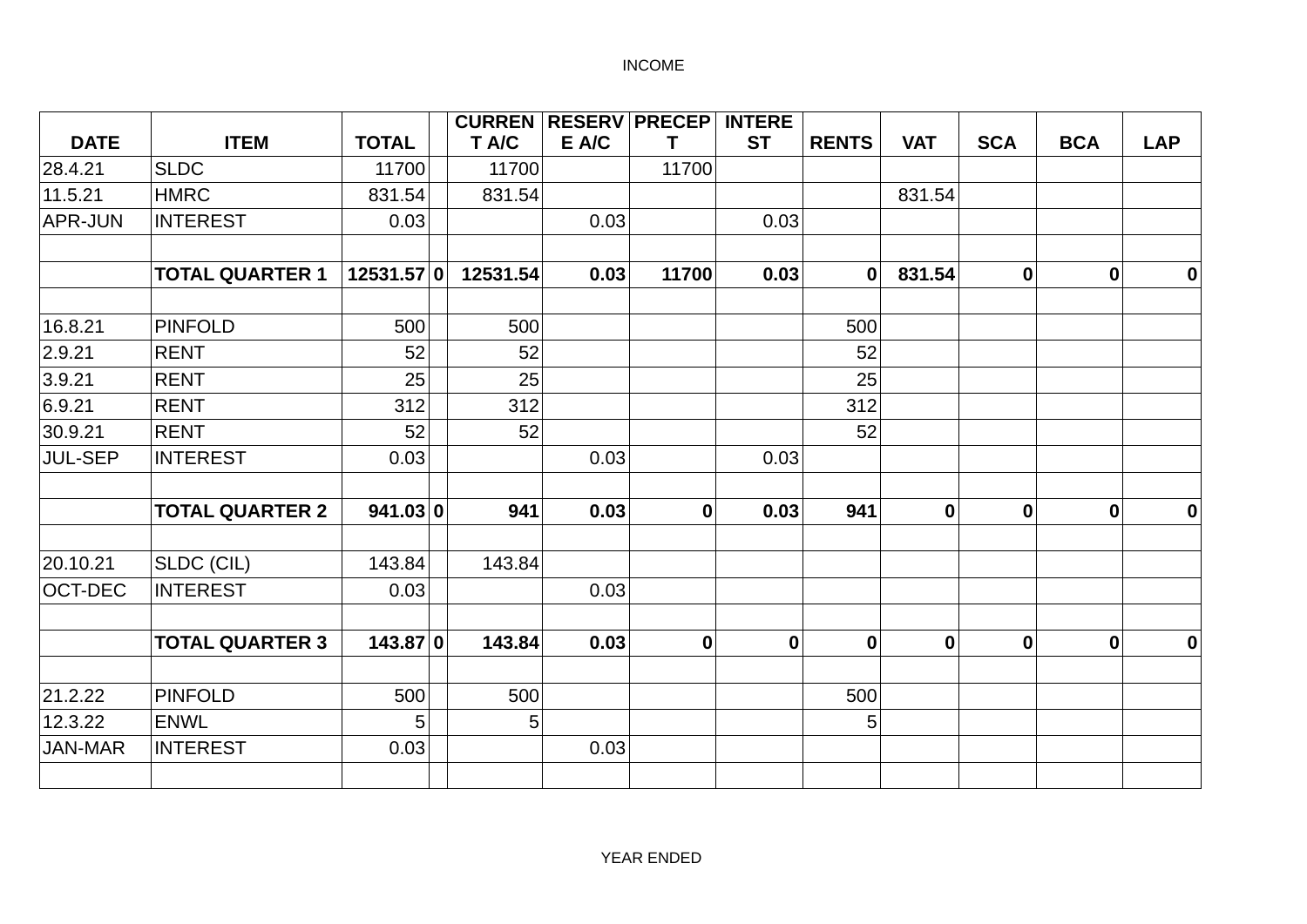|             |                        |              | <b>CURREN RESERV PRECEP INTERE</b> |       |              |                  |              |             |             |              |            |
|-------------|------------------------|--------------|------------------------------------|-------|--------------|------------------|--------------|-------------|-------------|--------------|------------|
| <b>DATE</b> | <b>ITEM</b>            | <b>TOTAL</b> | T A/C                              | E A/C | $\mathsf{T}$ | <b>ST</b>        | <b>RENTS</b> | <b>VAT</b>  | <b>SCA</b>  | <b>BCA</b>   | <b>LAP</b> |
|             | <b>TOTAL QUARTER 4</b> | 505.03 0     | 505                                | 0.03  | 0            | $\boldsymbol{0}$ | 505          | $\mathbf 0$ | $\mathbf 0$ | $\mathbf{0}$ | $\pmb{0}$  |
|             |                        |              |                                    |       |              |                  |              |             |             |              |            |
|             | <b>TOTAL YEAR</b>      |              | 14121.5 0 14121.38                 | 0.12  | 11700        | 0.06             | 1446         | 831.54      | $\mathbf 0$ | $\mathbf 0$  | $\pmb{0}$  |
|             |                        |              |                                    |       |              |                  |              |             |             |              |            |
|             |                        |              |                                    |       |              |                  |              |             |             |              |            |
|             |                        |              |                                    |       |              |                  |              |             |             |              |            |
|             |                        |              |                                    |       |              |                  |              |             |             |              |            |
|             |                        |              |                                    |       |              |                  |              |             |             |              |            |
|             |                        |              |                                    |       |              |                  |              |             |             |              |            |
|             |                        |              |                                    |       |              |                  |              |             |             |              |            |
|             |                        |              |                                    |       |              |                  |              |             |             |              |            |
|             |                        |              |                                    |       |              |                  |              |             |             |              |            |
|             |                        |              |                                    |       |              |                  |              |             |             |              |            |
|             |                        |              |                                    |       |              |                  |              |             |             |              |            |
|             |                        |              |                                    |       |              |                  |              |             |             |              |            |
|             |                        |              |                                    |       |              |                  |              |             |             |              |            |
|             |                        |              |                                    |       |              |                  |              |             |             |              |            |
|             |                        |              |                                    |       |              |                  |              |             |             |              |            |
|             |                        |              |                                    |       |              |                  |              |             |             |              |            |
|             |                        |              |                                    |       |              |                  |              |             |             |              |            |
|             |                        |              |                                    |       |              |                  |              |             |             |              |            |
|             |                        |              |                                    |       |              |                  |              |             |             |              |            |
|             |                        |              |                                    |       |              |                  |              |             |             |              |            |
|             |                        |              |                                    |       |              |                  |              |             |             |              |            |
|             |                        |              |                                    |       |              |                  |              |             |             |              |            |
|             |                        |              |                                    |       |              |                  |              |             |             |              |            |
|             |                        |              |                                    |       |              |                  |              |             |             |              |            |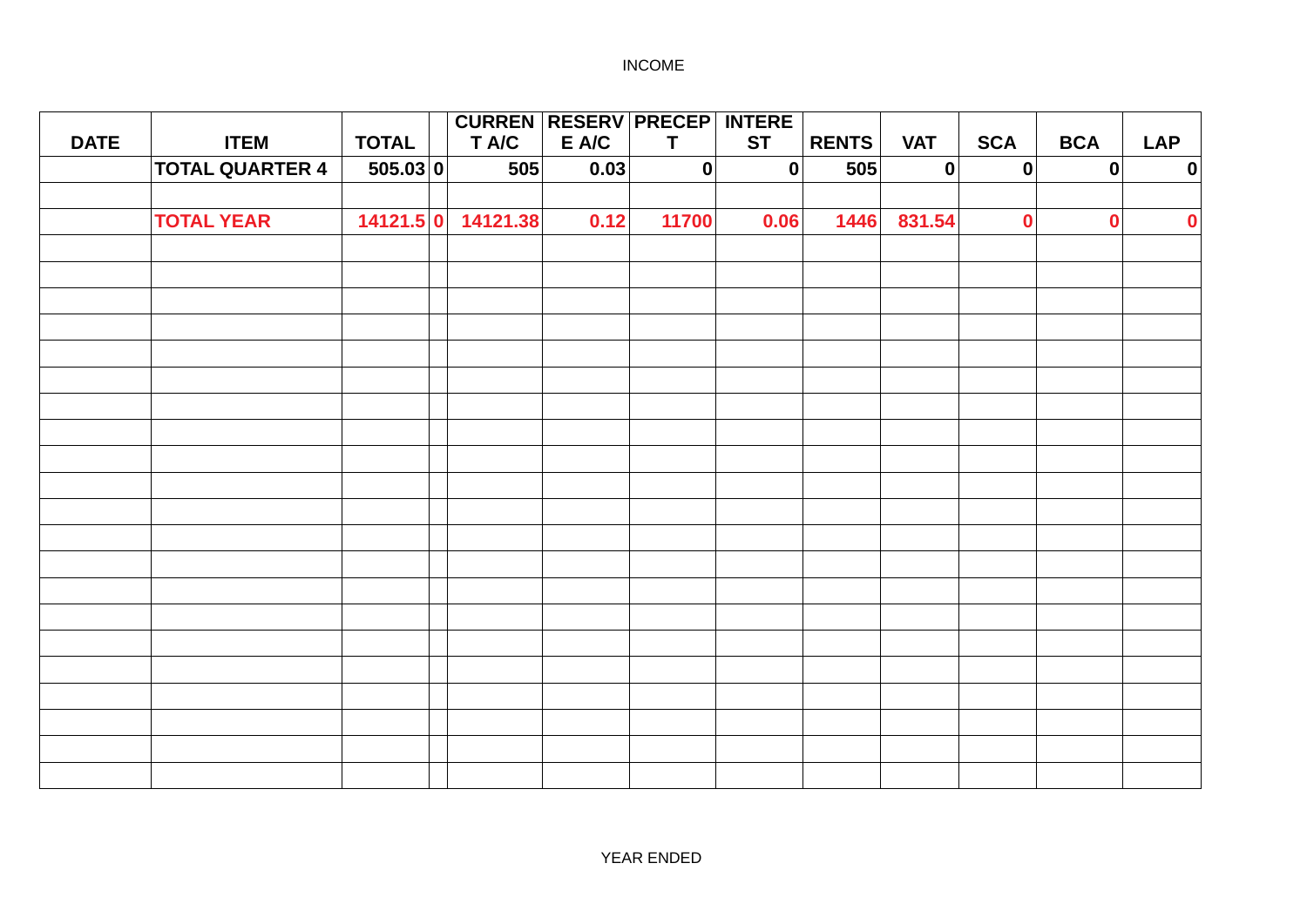|             |             |              |       | <b>CURREN RESERV PRECEP INTERE</b> |           |              |            |            |            |            |
|-------------|-------------|--------------|-------|------------------------------------|-----------|--------------|------------|------------|------------|------------|
| <b>DATE</b> | <b>ITEM</b> | <b>TOTAL</b> | T A/C | E A/C<br>$\mathbf T$               | <b>ST</b> | <b>RENTS</b> | <b>VAT</b> | <b>SCA</b> | <b>BCA</b> | <b>LAP</b> |
|             |             |              |       |                                    |           |              |            |            |            |            |
|             |             |              |       |                                    |           |              |            |            |            |            |
|             |             |              |       |                                    |           |              |            |            |            |            |
|             |             |              |       |                                    |           |              |            |            |            |            |
|             |             |              |       |                                    |           |              |            |            |            |            |
|             |             |              |       |                                    |           |              |            |            |            |            |
|             |             |              |       |                                    |           |              |            |            |            |            |
|             |             |              |       |                                    |           |              |            |            |            |            |
|             |             |              |       |                                    |           |              |            |            |            |            |
|             |             |              |       |                                    |           |              |            |            |            |            |
|             |             |              |       |                                    |           |              |            |            |            |            |
|             |             |              |       |                                    |           |              |            |            |            |            |
|             |             |              |       |                                    |           |              |            |            |            |            |
|             |             |              |       |                                    |           |              |            |            |            |            |
|             |             |              |       |                                    |           |              |            |            |            |            |
|             |             |              |       |                                    |           |              |            |            |            |            |
|             |             |              |       |                                    |           |              |            |            |            |            |
|             |             |              |       |                                    |           |              |            |            |            |            |
|             |             |              |       |                                    |           |              |            |            |            |            |
|             |             |              |       |                                    |           |              |            |            |            |            |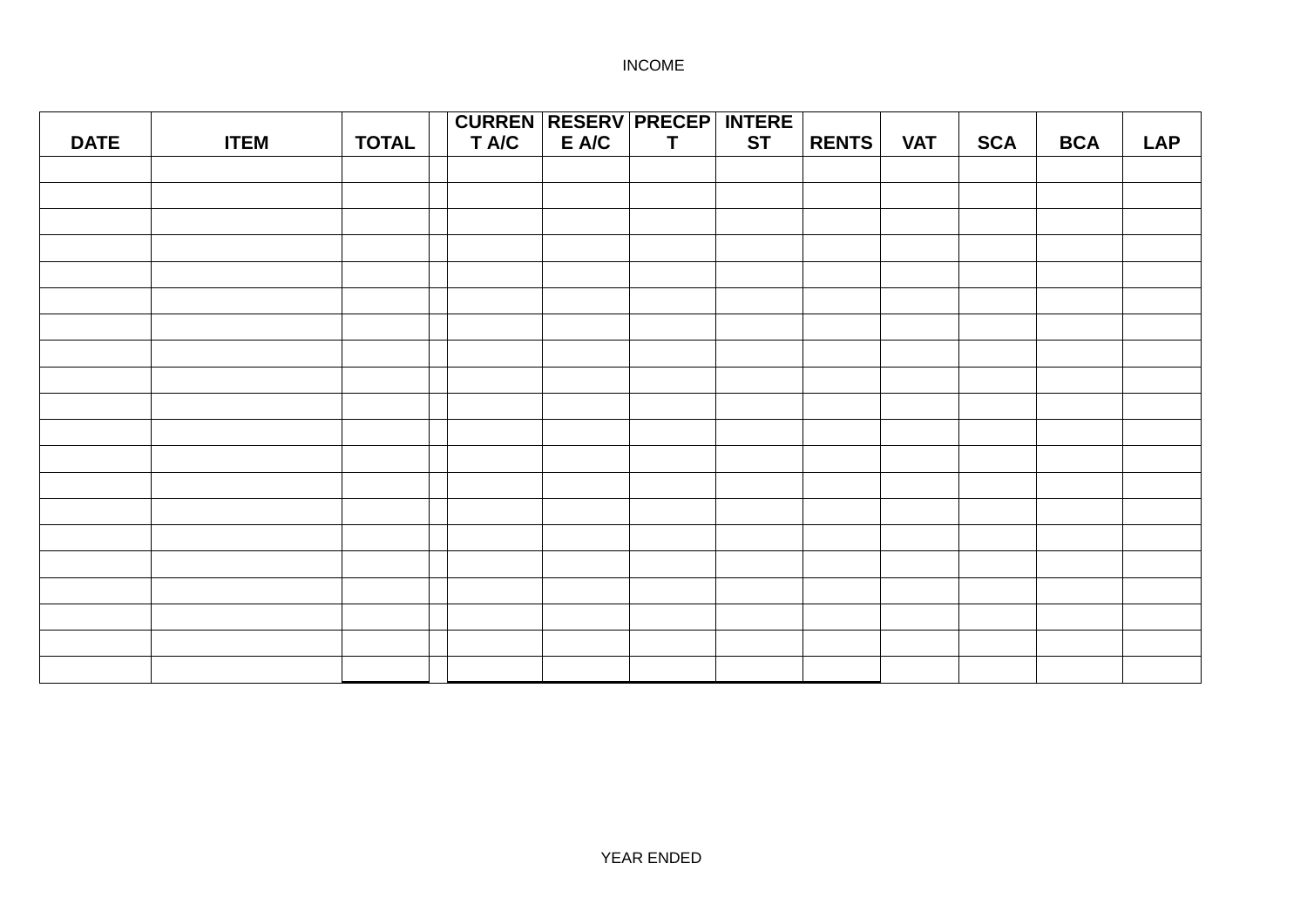